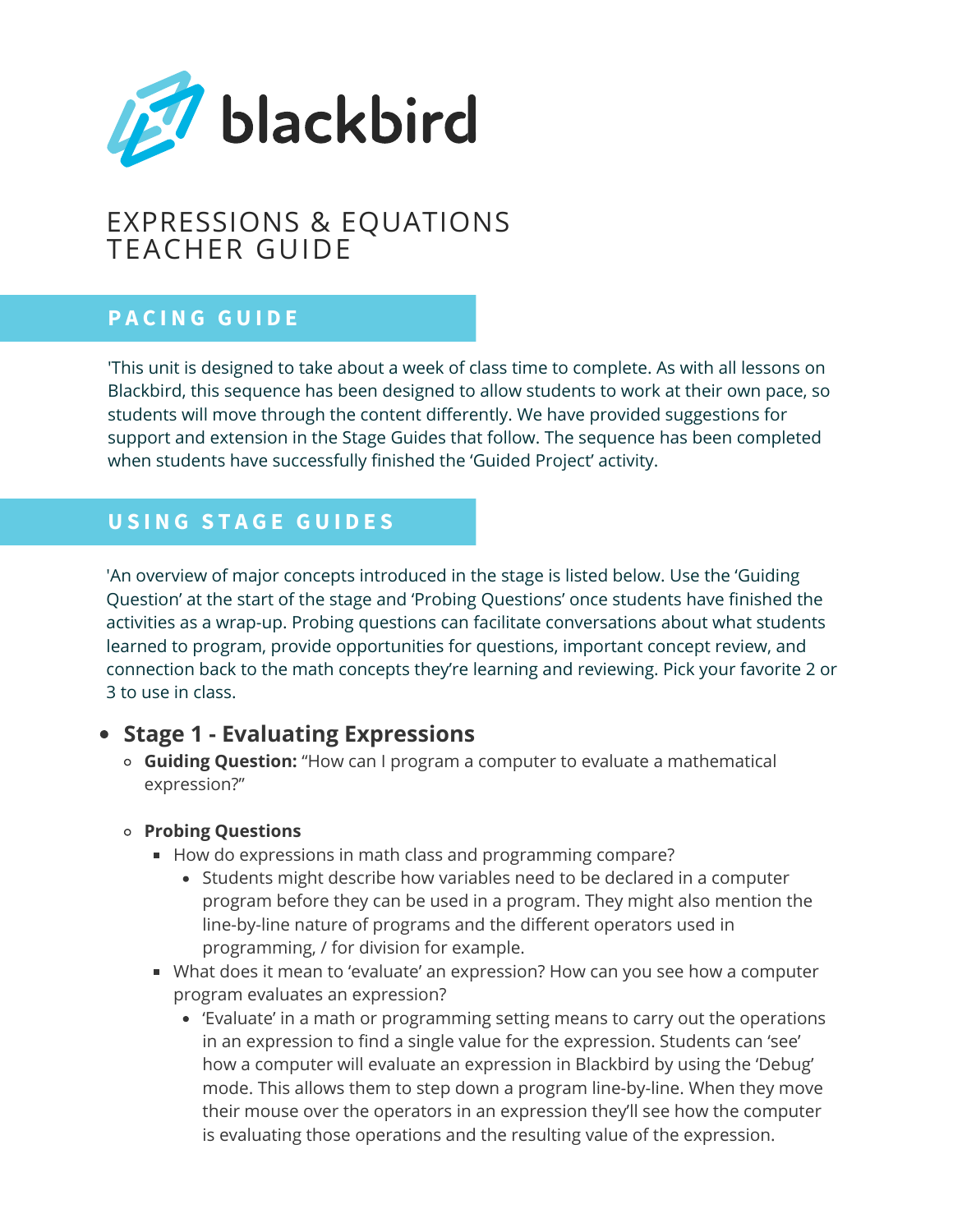- What other area formulas do you know that you would want to add to a computer program? How would you do it?
	- Students might know rate formulas ( $v = d/t$ ), the quadratic formula, or any number of area formulas. The key to incorporating each into a computer program is being able to break them down into pieces that can be added on a line of code. In lesson 1.4 students are introduced to this idea when building the formula for the area of a circle. You can challenge students to create a program in the Workshop that solves a complex formula.

### **Extension Ideas**

- At the end of each lesson there is an 'Extra Challenge' for students to attempt. These challenges take students into the Workshop where they tinker with the code they created within a lesson.
- The information displayed on the canvas in these lessons is simply the result of the expressions calculated by the program. Ask students to explore 'concatenation' in the Docs. Challenge them to make the information displayed on the canvas in their programs more informative.
- After students have completed the Guided Project for the stage, challenge them to think of another 'solver' program they could build that evaluates another equation or formula.

### **Support Ideas**

- The bottom of most tasks have a 'Deep Dive' button that students can press to see more information and explanations of the code they are typing. Reminding students to slow down and read these sections can help them make sense of the work they are doing.
- The 'Debug' button can be used at any time. There are places within lessons that step students through their programs, but making routine use of the Debug button can help students understand how their expressions are being evaluated, and how lines of code are being executed by the program.

# **Lesson 1.1 - Sum Machine**

**What students have created at the end of the lesson:** A very short program that adds two numbers and displays the sum on the canvas.

### **Important programming concepts introduced:**

- Assigning and declaring variables
- Using operators like  $+$  and  $=$
- **Using the write() function**

### **Important math concepts:**

- **Expressions**
- Using variables in place of numbers in an expression
- **Evaluating expressions**